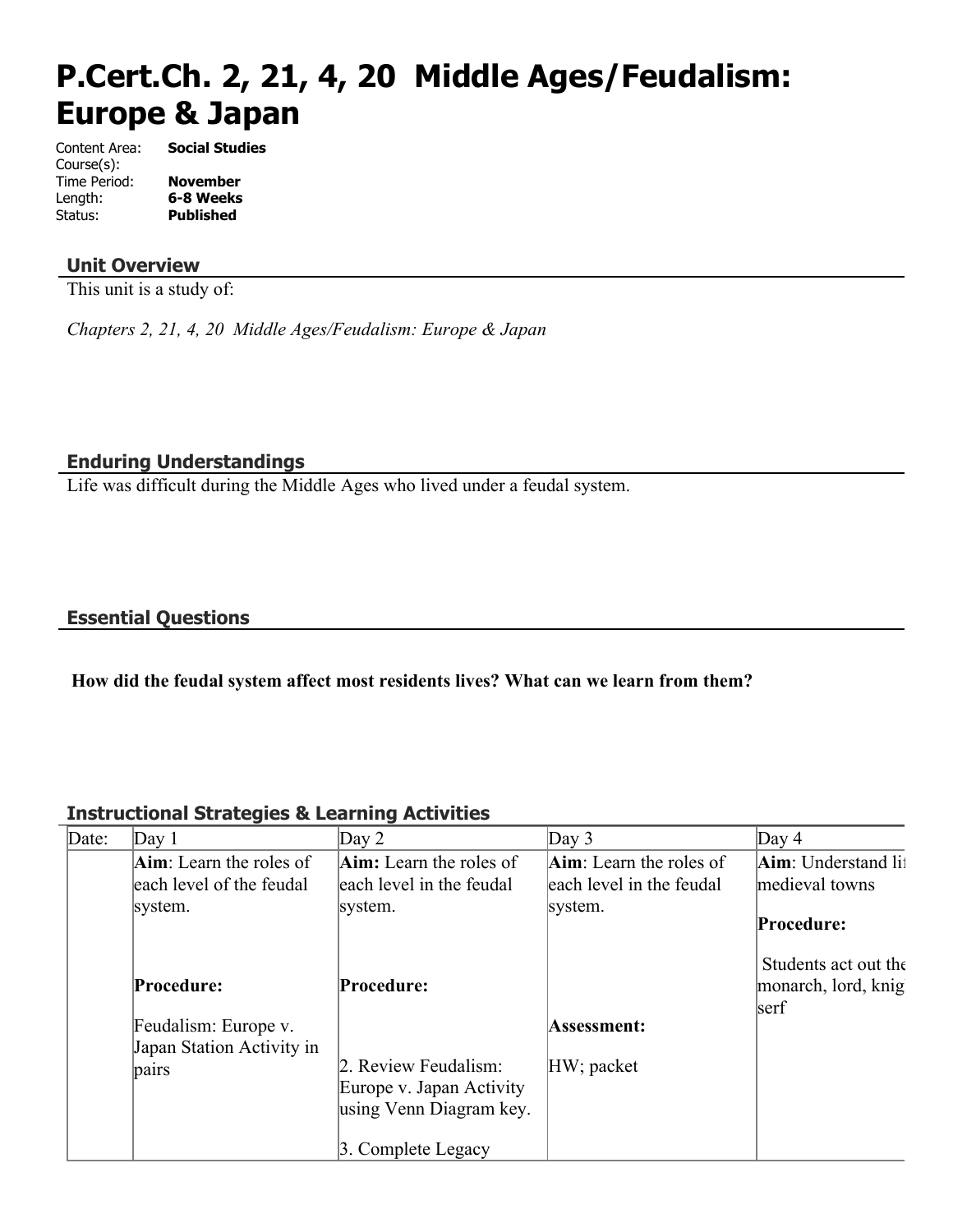|       | <b>Assessment:</b> activity;<br> vocab                                                                                            | questions on Venn<br>Diagram                     |                       | Assessment:<br>debrief                           |
|-------|-----------------------------------------------------------------------------------------------------------------------------------|--------------------------------------------------|-----------------------|--------------------------------------------------|
|       |                                                                                                                                   | Assessment:<br>Vocab; activity                   |                       |                                                  |
| Date: | Day $7$                                                                                                                           | Day 8 Thurs.                                     | Day 9 Fri.            | Day $10$                                         |
|       | Aim: To understand the<br>feudal system in Japan                                                                                  | Aim: To understand the<br>feudal system in Japan | Aim: Review C21       | Aim: To understand<br>feudal system in Jap       |
|       | Procedure:                                                                                                                        |                                                  | Assessment:C21 packet | Procedure:                                       |
|       | 2. Orally read Setting the<br>Stage p. 225 and view<br>haiku about Japan. (5,7,5)<br>Assessment:C7 vocab.;<br>PPT and movie notes | Assessment:C7 vocab.;<br>PPT and movie notes     |                       | 1. View "Samurai J<br>video<br>Assessment: video |
|       |                                                                                                                                   |                                                  |                       |                                                  |

| Date: | Day $12$            | Day $13$             | Day 14.                                                                          | Day $15$          |
|-------|---------------------|----------------------|----------------------------------------------------------------------------------|-------------------|
|       | Aim: To demonstrate |                      | <b>Aim</b> : To compare/contrast <b>Aim</b> : To compare/contrast <b>Aim</b> :   |                   |
|       |                     |                      | understanding feudalism in feudalism in Europe/Japan   feudalism in Europe/Japan |                   |
|       | Europe and Japan    | with primary sources | with primary sources                                                             |                   |
|       |                     |                      |                                                                                  |                   |
|       |                     |                      |                                                                                  | <b>Procedure:</b> |
|       |                     |                      |                                                                                  |                   |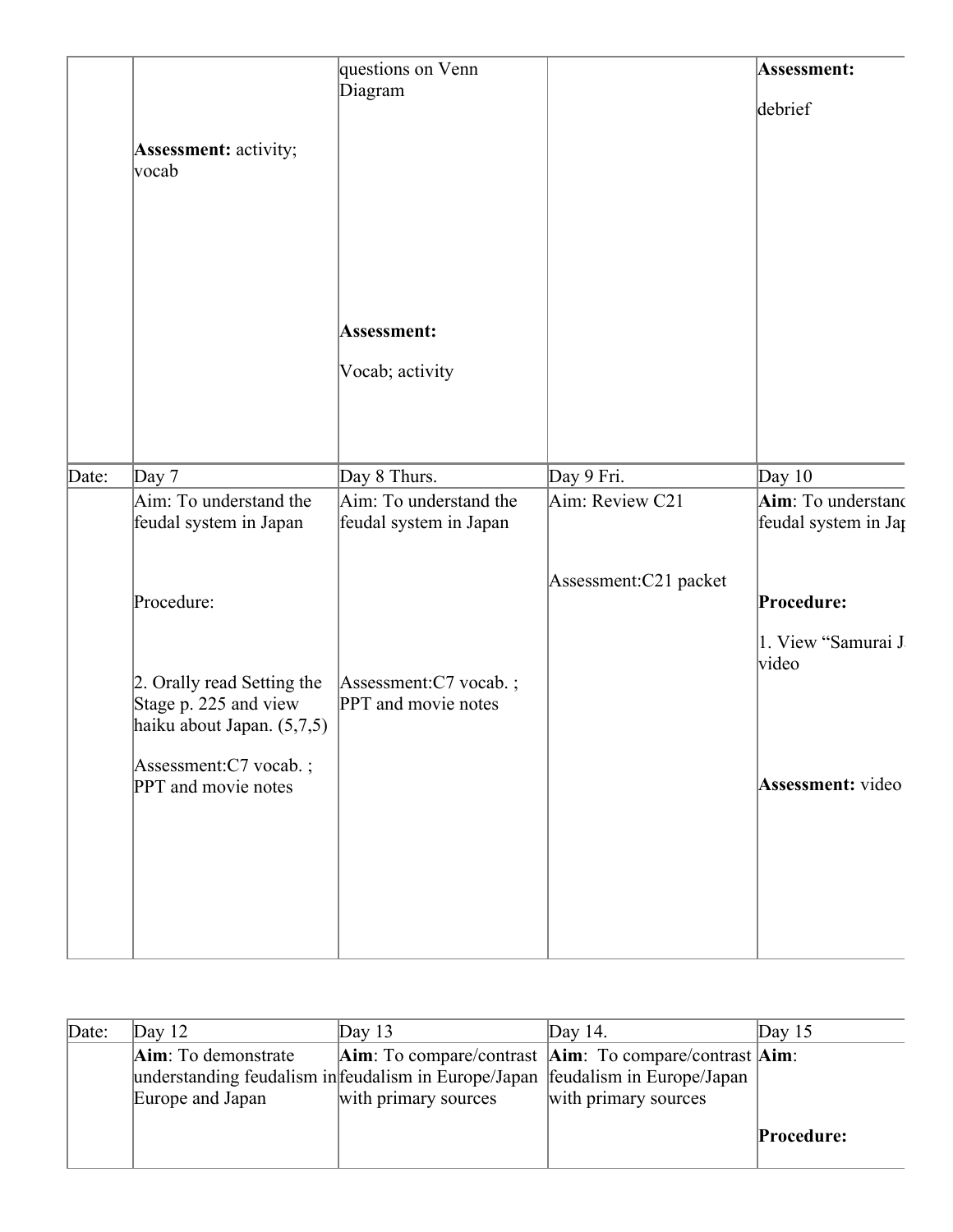|       | Procedure:                                                                                                                                | Procedure:                                                                                                                  |                           | 1. Review Mini-Q         |
|-------|-------------------------------------------------------------------------------------------------------------------------------------------|-----------------------------------------------------------------------------------------------------------------------------|---------------------------|--------------------------|
|       | 2. Complete Choosing<br>Your Way (Choose Life in 2. Read Background<br>an English Castle or<br>Samurai Decision) and<br>complete activity | 1. View BrainPOP "Middle<br>Ages"<br>Essay.<br>3. Complete the Samurai $\&$<br>Knights Mini-Q by DBQ<br>Project in Stations | <b>Assessment: Mini-Q</b> | S                        |
|       | <b>Assessment:</b> C2 $\&$ 21 test                                                                                                        | <b>Assessment:</b> Mini-Q                                                                                                   |                           | <b>Assessment:</b> video |
| Date: | Day $17$                                                                                                                                  | Day $18$                                                                                                                    | Day 19                    | Day $15$                 |
|       | Aim: To demonstrate<br>understanding feudalism in<br>Europe and Japan<br><b>Assessment:</b> activities                                    |                                                                                                                             |                           |                          |

# **Integration of 21st Century Themes and Career Exploration**

| CRP.K-12.CRP2  | Apply appropriate academic and technical skills.     |
|----------------|------------------------------------------------------|
| CRP.K-12.CRP4  | Communicate clearly and effectively and with reason. |
| CRP.K-12.CRP11 | Use technology to enhance productivity.              |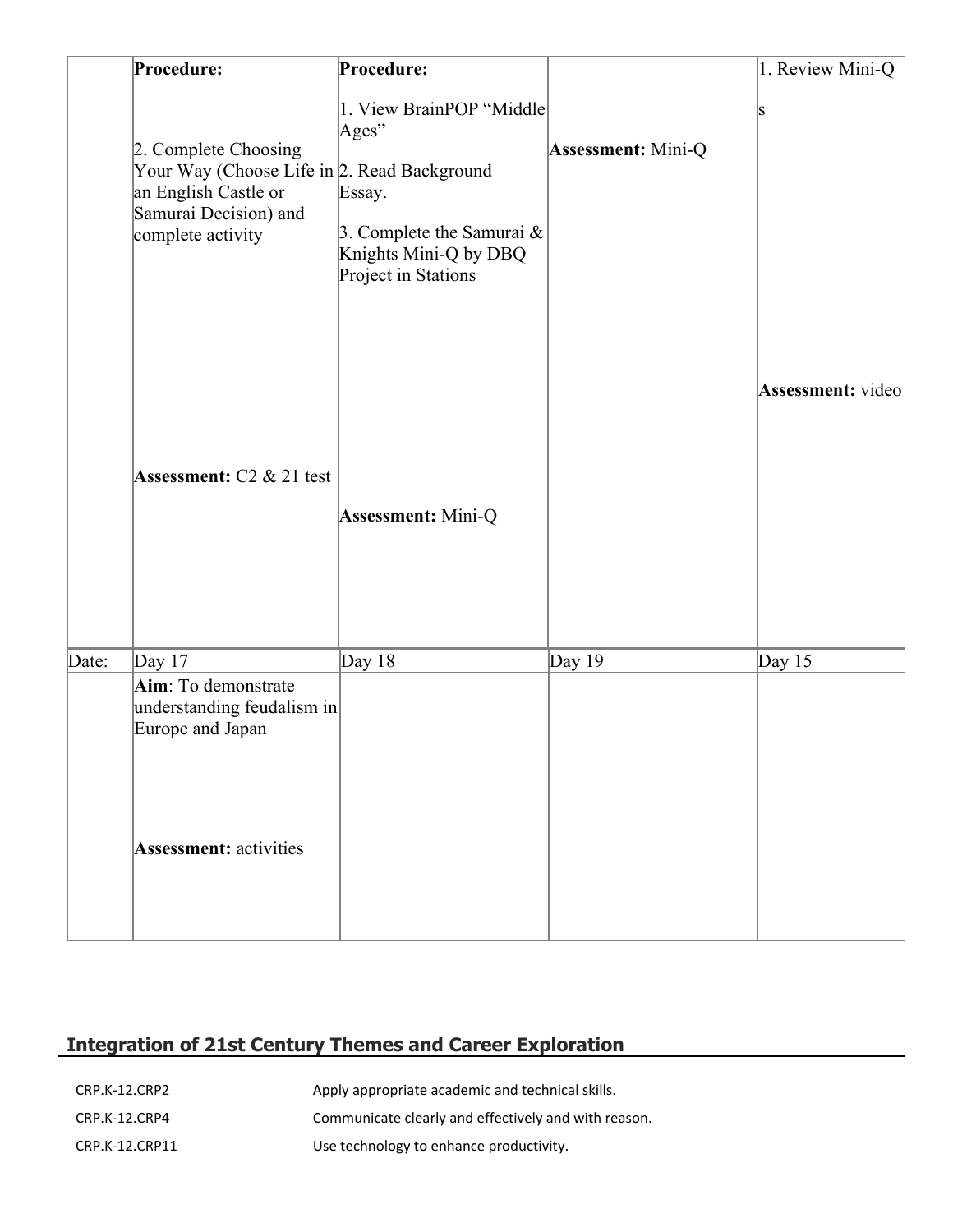| CRP.K-12.CRP8 | Utilize critical thinking to make sense of problems and persevere in solving them. |
|---------------|------------------------------------------------------------------------------------|
| CRP.K-12.CRP7 | Employ valid and reliable research strategies.                                     |
| CRP.K-12.CRP1 | Act as a responsible and contributing citizen and employee.                        |

#### **Technology Integration**

Students will create reports using Google Drive.

| TECH.8.1.8          | Educational Technology: All students will use digital tools to access, manage, evaluate, and<br>synthesize information in order to solve problems individually and collaborate and to<br>create and communicate knowledge.                     |
|---------------------|------------------------------------------------------------------------------------------------------------------------------------------------------------------------------------------------------------------------------------------------|
| <b>TECH.8.1.8.F</b> | Critical thinking, problem solving, and decision making: Students use critical thinking skills<br>to plan and conduct research, manage projects, solve problems, and make informed<br>decisions using appropriate digital tools and resources. |
| TECH.8.1.8.C.CS1    | Interact, collaborate, and publish with peers, experts, or others by employing a variety of<br>digital environments and media.                                                                                                                 |
| TECH.8.1.8.D.2      | Demonstrate the application of appropriate citations to digital content.                                                                                                                                                                       |
| TECH.8.1.8.A.CS2    | Select and use applications effectively and productively.                                                                                                                                                                                      |

# **Interdisciplinary Connections**

| LA.WHST.6-8.7   | Conduct short research projects to answer a question (including a self-generated<br>question), drawing on several sources and generating additional related, focused<br>questions that allow for multiple avenues of exploration. |
|-----------------|-----------------------------------------------------------------------------------------------------------------------------------------------------------------------------------------------------------------------------------|
| LA.RH.6-8.1     | Cite specific textual evidence to support analysis of primary and secondary sources.                                                                                                                                              |
| LA.RH.6-8.2     | Determine the central ideas or information of a primary or secondary source; provide an<br>accurate summary of the source distinct from prior knowledge or opinions.                                                              |
| LA.WHST.6-8.2   | Write informative/explanatory texts, including the narration of historical events, scientific<br>procedures/experiments, or technical processes.                                                                                  |
| LA.RH.6-8.4     | Determine the meaning of words and phrases as they are used in a text, including<br>vocabulary specific to domains related to history/social studies.                                                                             |
| LA.WHST.6-8.2.B | Develop the topic with relevant, well-chosen facts, definitions, concrete details,<br>quotations, or other information and examples.                                                                                              |
| LA.WHST.6-8.2.D | Use precise language and domain-specific vocabulary to inform about or explain the topic.                                                                                                                                         |
| LA.RH.6-8.10    | By the end of grade 8, read and comprehend history/social studies texts in the grades 6-8<br>text complexity band independently and proficiently.                                                                                 |
| LA.WHST.6-8.4   | Produce clear and coherent writing in which the development, organization, voice, and<br>style are appropriate to task, purpose, and audience.                                                                                    |
| LA.WHST.6-8.6   | Use technology, including the Internet, to produce and publish writing and present the<br>relationships between information and ideas clearly and efficiently.                                                                    |

### **Differentiation**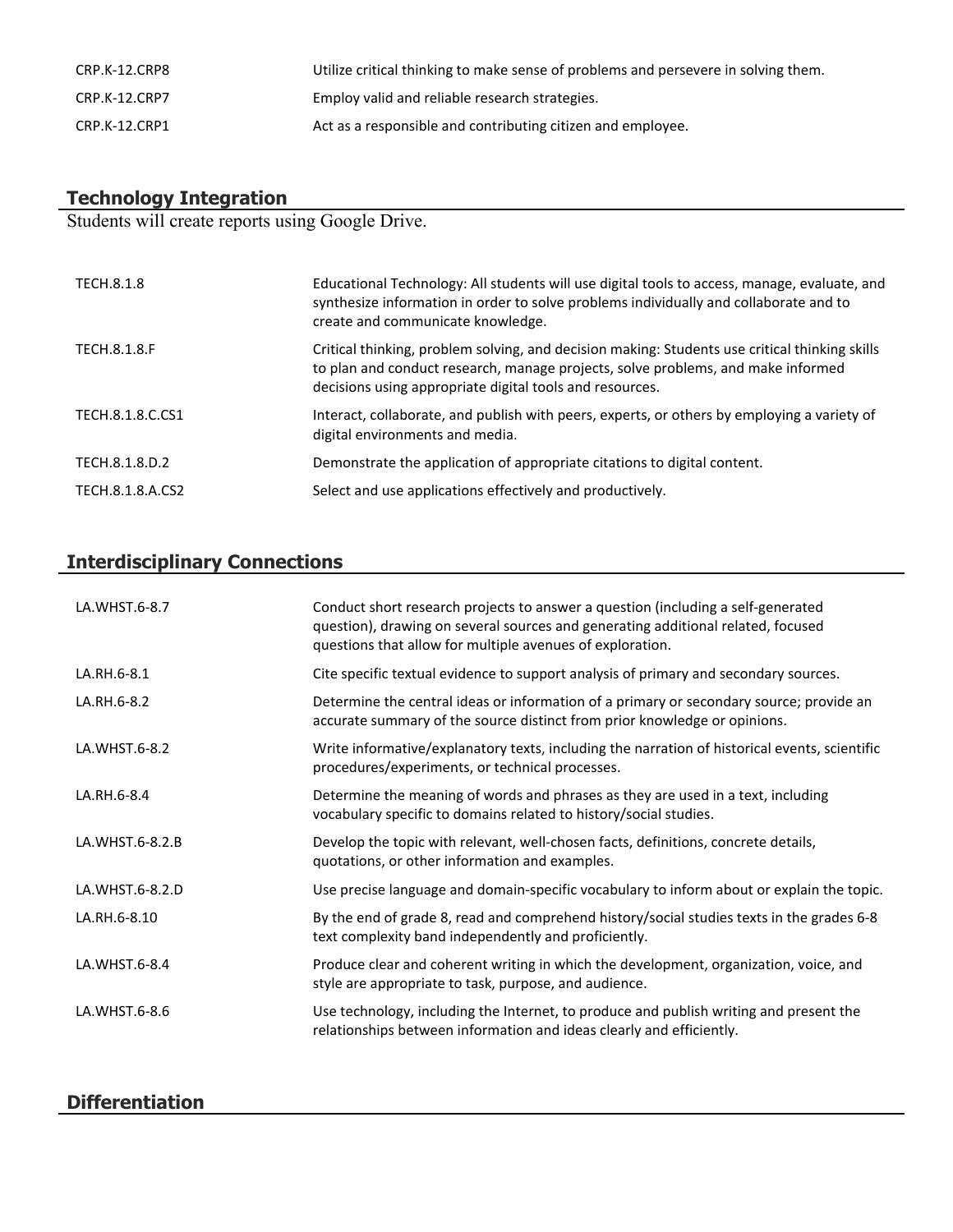#### C2 Differentiation

#### Learners with Special Education Needs

Prepare Students for the Experiential Exercise Explain to students what will happen in the activity the day before you plan to execute it. Allow students who may be uncomfortable with the roles of this activity to choose to be observers or reporters. Provide them with a copy of Information Master 2 to use as a checklist. During the activity, have them check off items that they observe.

Allow for Additional Roles Assign the role of monarch to students who may find the physical aspects of this activity challenging. This will allow these students to remain in a central location where nobles, knights, and serfs will have to approach them. Or, assign these students the role of "invader." They can assist you in "attacking" various manors during Step 7 of the Experiential Exercise. Prior to this step, they can act as observers to the exchanges of fealty throughout the activity, and comment on these interactions during the debriefing.

#### Advanced Learners

Provide an Alternative to the Processing Activity Challenge students to compare feudalism to modern society. Encourage students to think about which individuals or groups in our society most resemble the various social classes in European feudal society. Next to each level of feudal society, have students list those modern groups, and draw symbols to represent them. Then have students list the similarities and differences between the modern groups and the feudal groups.

#### C21 Differentiation

Learners with Special Education Needs

Modify the Reading Notes Give students a copy of the Guide to Reading Notes with the answer to one question in each section omitted. As they listen to each skit, students can focus on the single question they are asked to answer. Remind them to review the answers for the other questions in each section.

Modify the Activity During the Experiential Exercise, let students become a fifth member of a group and observe its activities. Give student observers an extra copy of the role cards from Student Handout 21, and have them check off each role as it is developed by the group.

Shorten the Processing Activity Instead of having students design an entire class schedule for a young samurai student, ask them to instead choose what they think is the most important training for a samurai. Have students list that subject and then complete these sentences.

- Through this kind of training, a samurai learns to
- I think that **Latter and Solution is the most important training for a samurai because**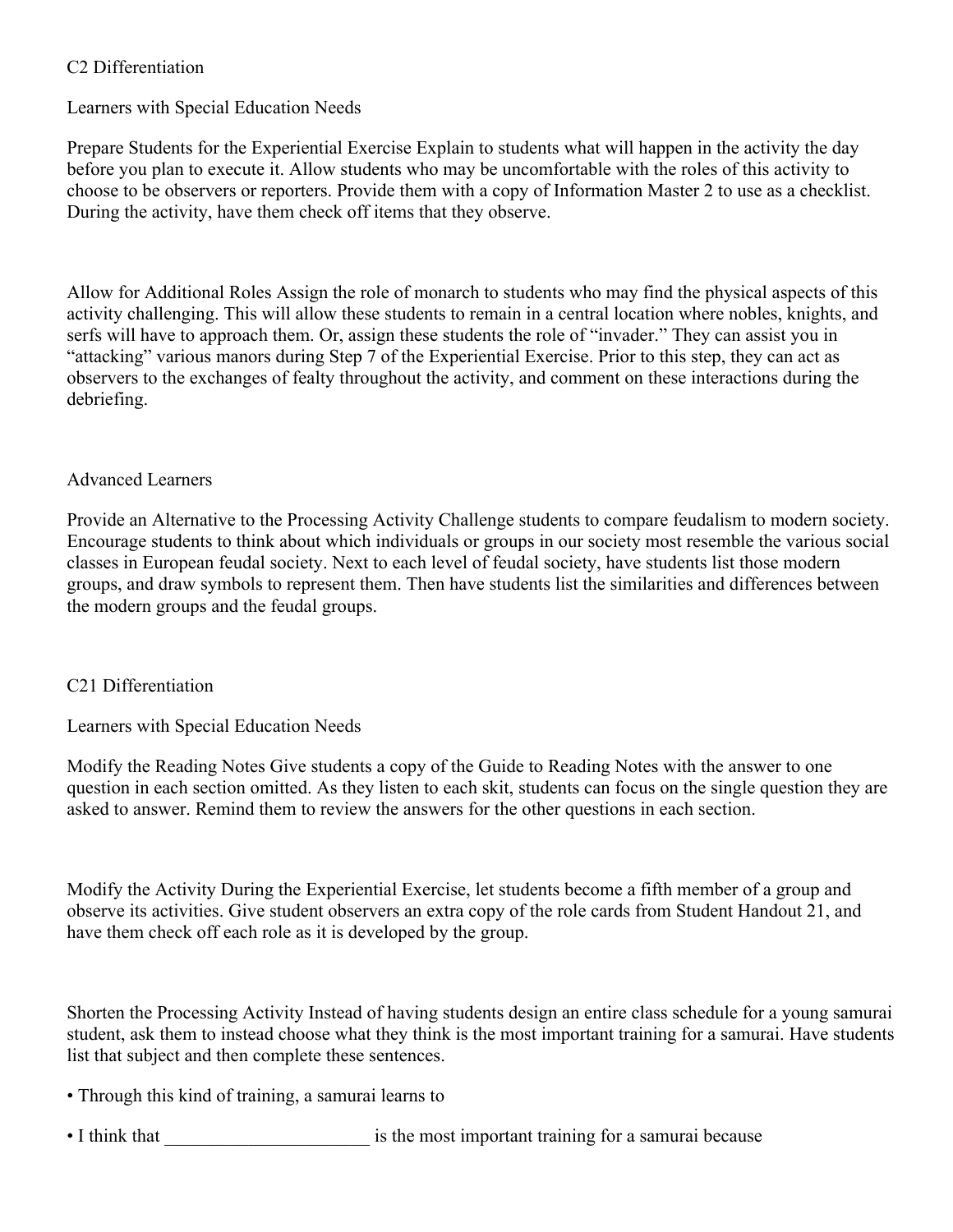Advanced Learners

Enhance or Replace the Processing Activity In addition to or as a replacement for the Processing activity, have students create a Venn diagram that compares the training of Japanese samurai to that of modern American soldiers. Students can gather information for this Venn diagram by

• reviewing the list of skills, knowledge, and values from the Preview activity

• skimming this lesson for information on Japanese samurai training

• using their knowledge of American military training or reading about basic training for the U.S. Army on the Internet

Once students have created this Venn diagram, challenge them to choose one element of Japanese samurai training that would be a useful addition to the preparation of American soldiers. Have them explain and justify their selection in a few sentences below their Venn diagram.

#### C4 Differentiation

Learners with Special Education Needs

Provide an Alternate Role Assign some students the role of Host, and prepare a short checklist for them to use when completing Step 5 on Student Handout 4. A checklist for the Host to use during rehearsal might include the following:

- Each group member is actively involved in the dramatization.
- Actors speak their lines loudly, clearly, and at the right time.
- Actors use costumes and props appropriately.
- Actors know when and how visitors will participate.

Provide Students with the Guide to Reading Notes Allow them to highlight their copy as they read the section prior to each dramatization. It may be helpful to model for some students how to highlight only those select words and phrases that will help them better process the material.

Create Larger Groups for Dramatizations Consider creating groups of five to accommodate students who may need additional help fulfilling the requirements of their roles as given in Step 1 of Student Handout 4.

#### Advanced Learners

Provide an Alternative to the Processing Activity Have students write a more elaborate set of diary entries of someone living in a medieval town. Instruct them to add details about each aspect of their day and to describe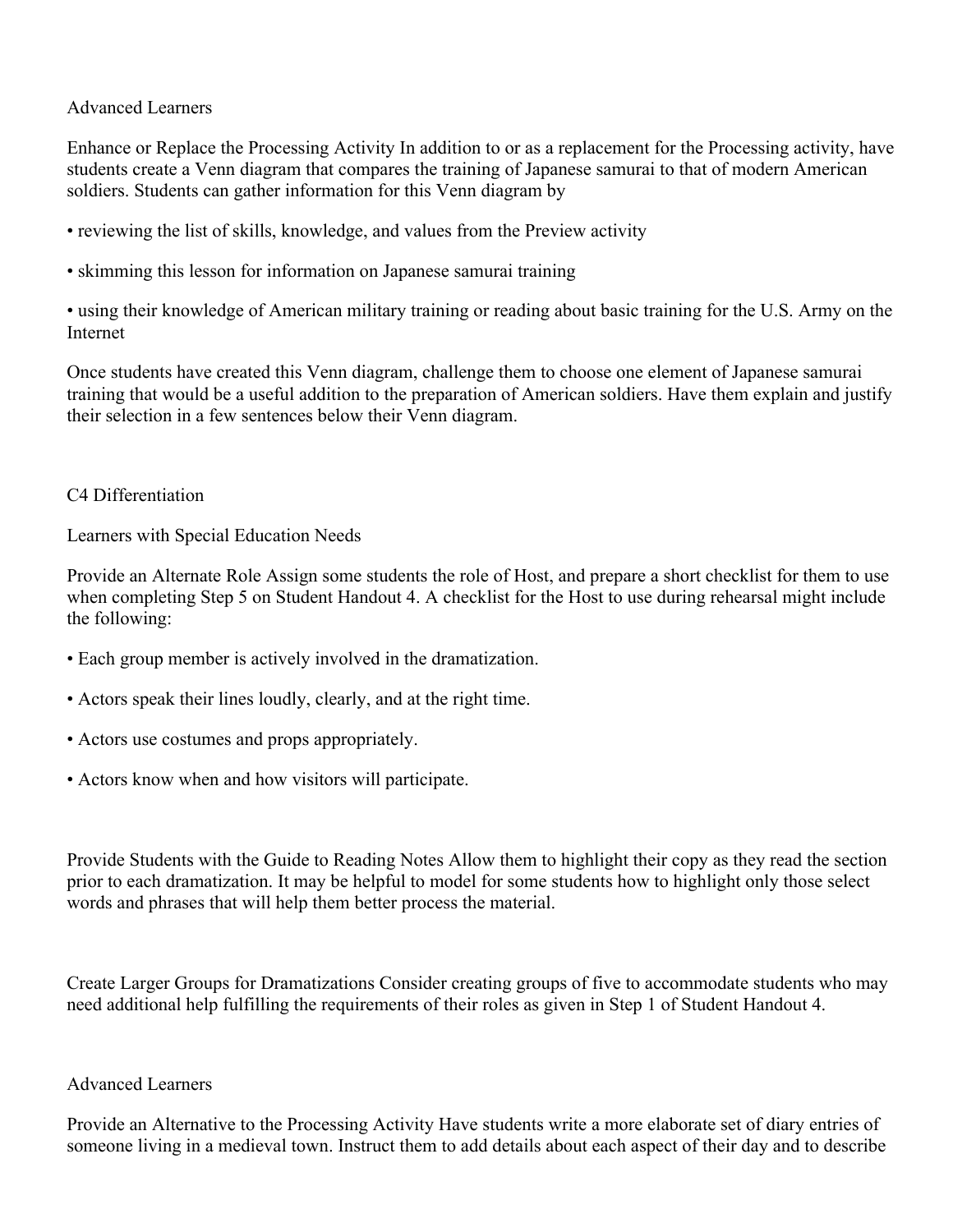one of the following in their entry:

- an experience as a guild member
- an exchange with a family member in the solar
- a situation that involved medical treatment
- a description of events during a festival day in town

Allow students the opportunity to present this Processing activity in a creative format, such as a medieval manuscript, and to include illustrations.

#### C20 Differentiation

Learners with Special Education Needs

Provide Support for the Writing Activity Help students write their tanka poems by having them review Section 7, from the previous lesson. Then project the annotated tanka poem below, and have students practice pausing after each syllable and counting the syllables.

*A/ ska/ter/ glides/* by (5 syllables)

*and/ be/comes/ one/ with/ the/ ice* (7 syllables)

*mas/ter/ of/ her/ world* (5 syllables)

*I/ weep/ at/ such/ per/for/mance* (7 syllables)

*this/ po/e/try/ in/ mo/tion.* (7 syllables)

Finally, have students write their own tanka poem, and have a classmate check its syllable count.

#### Advanced Learners

Modify the Activity Place an extra question at each station in the home of a Japanese noble to further challenge students.

• *Station A*: Would you rather have been an emperor or a member of the Fujiwara family during the Heian period? Why?

• *Station B*: How are the privileges of the top three ranks of the Heian court similar to the privileges of the upper class in the United States today? How are they different?

• *Station C:* Do you think people of the Heian court were more obsessed with beauty than people are today? Justify your opinion.

• *Station D:* Which piece of sculpture do you think should have more value, one carved from a single piece of wood or one that includes several pieces of carved wood joined together? Why?

• *Station E:* Reread Sei Shonagon's list of "Things That Should Be Short." What four items would you add to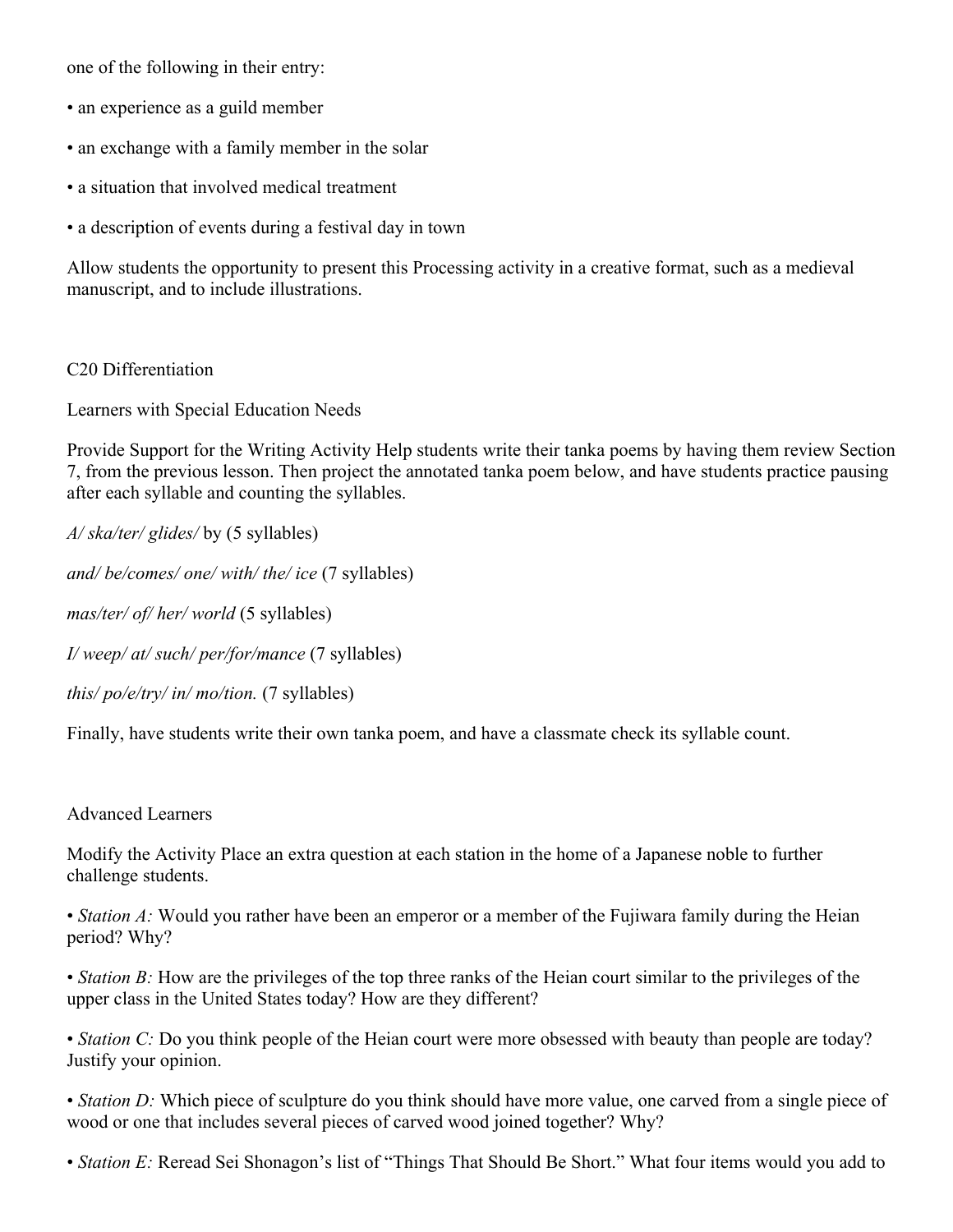her list?

• *Station F*: Of the problems described in this section, which do you think contributed most to the downfall of the Heian court? Justify your opinion.

• *Station G:* What modern American game best compares to kemari? Justify your opinion.

Learners Reading and Writing Below Grade Level

- **Read One Section at a Time** Break up the reading during the Visual Discovery activity so that students read only one section at a time.
- To break up the reading for *Physical Geography of Greece*:
- Ask all but the last bulleted question in Step 2. Have students read Section 2 and complete the corresponding Reading Notes.
- Ask the last bulleted question in Step 2. Have students read Section 3 and complete the corresponding Reading Notes.
- To break up the reading for *Ancient Greek Colonies and Trade Routes*: Ask all but the last two bulleted questions in Step 5. Have students read Section 4 and complete the corresponding Reading Notes.
- Ask the last two bulleted questions in Step 5. Have students read Section 5 and complete the corresponding Reading Notes.
- **Scaffold the Reading Notes** Use the Guide to Reading Notes to scaffold the Reading Notes so that students take steps toward working more independently.
- For Section 2, omit key words that students can fill in.
- For Sections 3 and 4, provide prompts that students can complete.
- For Section 5, have students complete as written.

Learners with Special Education Needs

- **Divide the Preview Question** Divide the Preview question in the Interactive Student Notebook into two separate questions: *How do you think the physical geography of Greece influenced where people settled? and How do you think the physical geography of Greece influenced how people lived?* Students should write a brief response to each question.
- **Offer a Choice for the Processing Activity** Have students complete two of the four storyboard pages for the Processing activity. Allow students the choice of doing Pages 1 and 2 or Pages 3 and 4. Alternatively, consider pairing students to work together to complete all four pages of the storyboard.

Advanced Learners

**Add Questions to the Debrief** Add the following questions to Step 8 in the Visual Discovery activity:

IEP and 504 Accommodations will be utilized.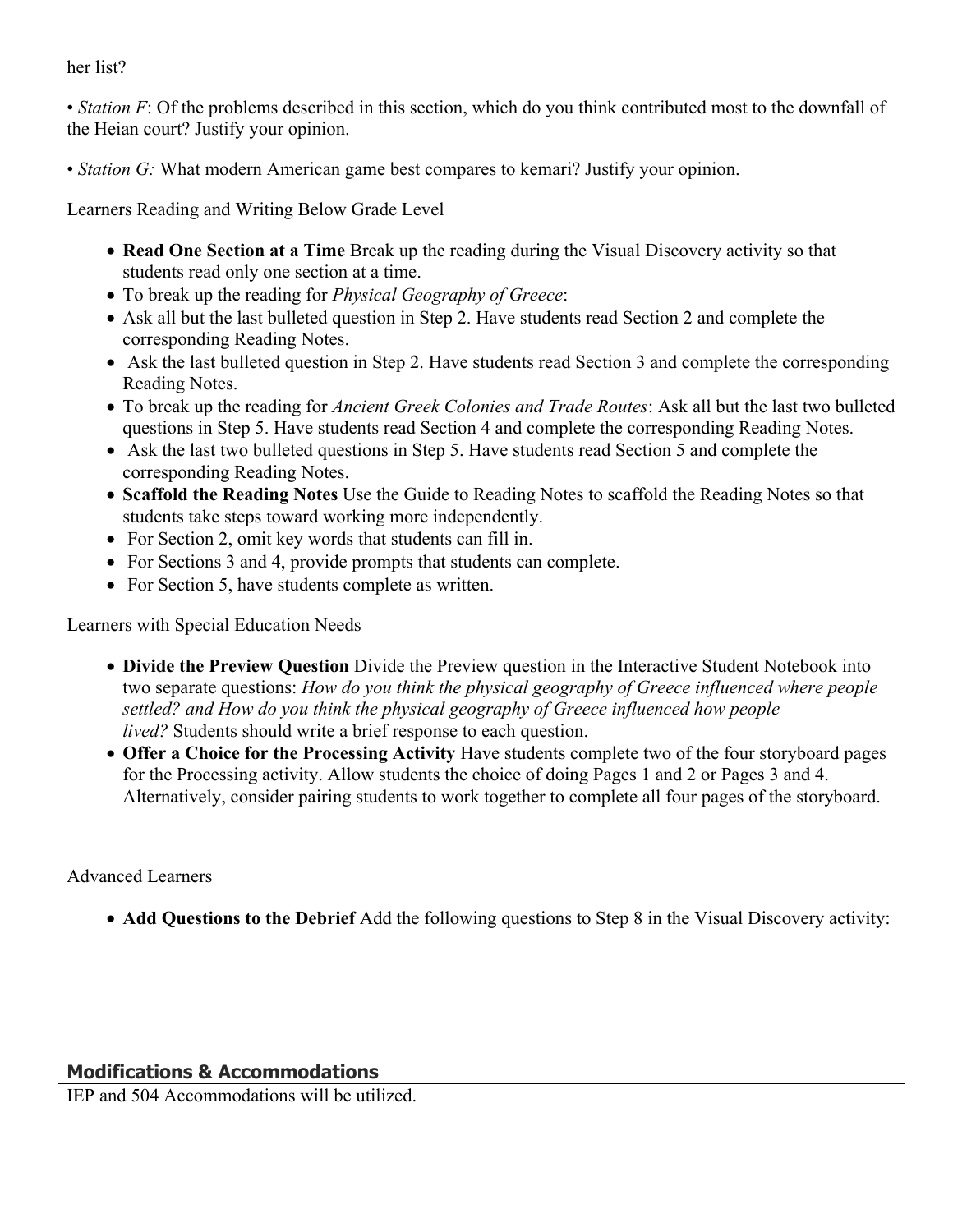#### **Benchmark Assessments**

sentence construction

paragraph writing

DBQ

### **Formative Assessments**

See assessments listed above.

## **Summative Assessments**

See assessments listed above.

#### **Instructional Materials**

History Alive! textbook series

See materials listed in lesson plans above.

| <b>Standards</b>         |                                                                                                                                                                                             |
|--------------------------|---------------------------------------------------------------------------------------------------------------------------------------------------------------------------------------------|
| SOC.6.2.8. EconNE.4.a    | Compare and contrast the Japanese and European systems of feudalism and the<br>effectiveness of each in promoting social, economic, and political order.                                    |
| SOC.6.2.8.B.4.a          | Explain how geography influenced the development of the political, economic, and<br>cultural centers of each empire as well as the empires' relationships with other parts of<br>the world. |
| SOC.6.2.8. HistoryCC.4.g | Evaluate the importance and enduring legacy of the major achievements of the people<br>living Asia, Africa (Islam), Europe and the Americas over time.                                      |
| SOC.6.2.8.GeoHE.4.a      | Explain how geography influenced the development of the political, economic, and<br>cultural centers of each empire as well as the empires' relationships with other parts of<br>the world. |